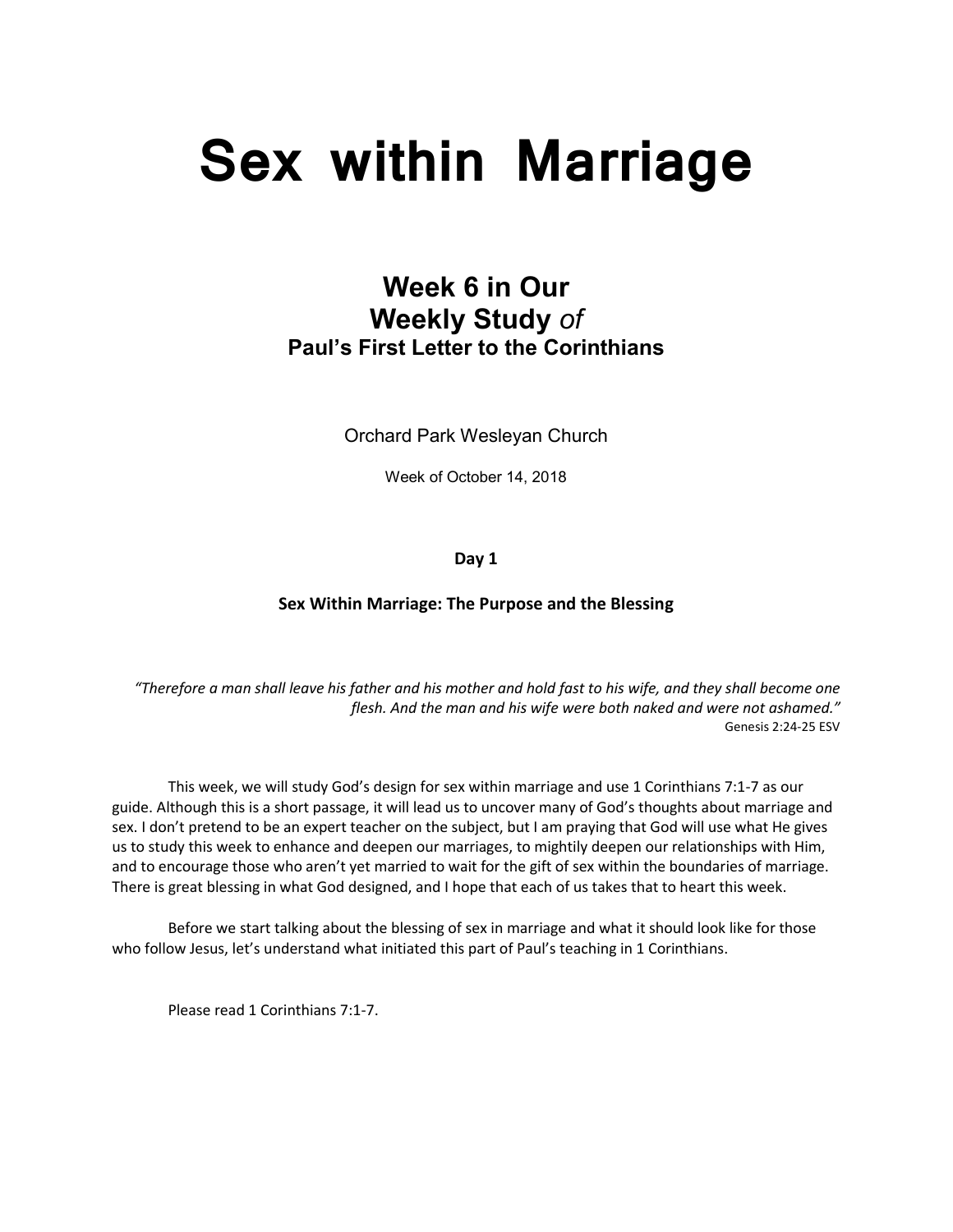• Fill in the blanks:

"Now regarding the \_\_\_\_\_\_\_\_\_\_\_\_\_\_\_\_\_\_\_\_\_\_\_\_\_\_\_\_\_\_\_\_ in your letter. Yes, it is good to abstain from sexual relations." 1 Corinthians 7:1 NLT

 Last week, we studied Paul's admonishment to this church concerning sexual sin; at least a good portion of the Corinthian believers were touting their right to use their bodies as they pleased—indulging in sexual sin and bragging of their freedom to do so! Now we see just the opposite view taken in chapter 7. If there's one new thing we can assert about this church based on our study so far, it's that the Corinthian church had an unbalanced understanding of Christ's teachings. Many swung hard toward permissiveness, and at least some swung hard the other way.

Flawed understanding and arguments abounded within this church because they let worldly culture influence (and sometimes outright define) their stance on social issues instead of clinging to scriptural teaching. We, too, are in danger of the same errors when we are not regularly seeking—and accepting answers in God's Word. Knowing how He feels about certain issues is the only way we can maintain His perspective in a world that claims to know better.

Chapter 7 begins with Paul addressing "the questions in your letter." Some within the Corinthian church had apparently, within one of its previous written exchanges with Paul, adopted the viewpoint that even sex within marriage was something to be avoided; no sex was the best sex. Although Paul sees celibacy as a gift (v. 7), he needed to correct the opinion that abstinence was the only holy approach to sex. In fact, as we'll discover today (and even as we discussed a little last week), God designed sex within marriage to be a thing of beauty and blessing for His people.

#### **Please read Genesis 2:18-25 and Matthew 19:3-6.**

- In your own words, how would you explain God's intention or purpose for marriage?
- What characteristics of a godly marriage do you see within these verses that contribute to that/those purpose(s)?

We'll discuss monogamy tomorrow, but let's note that God sets the boundaries for marriage right away in Genesis 2. He created one man and one woman. That is the only acceptable marital relationship to Him because it is the only one He chose to create and bless.

Let's talk about a few more blessings and purposes we can find in these passages: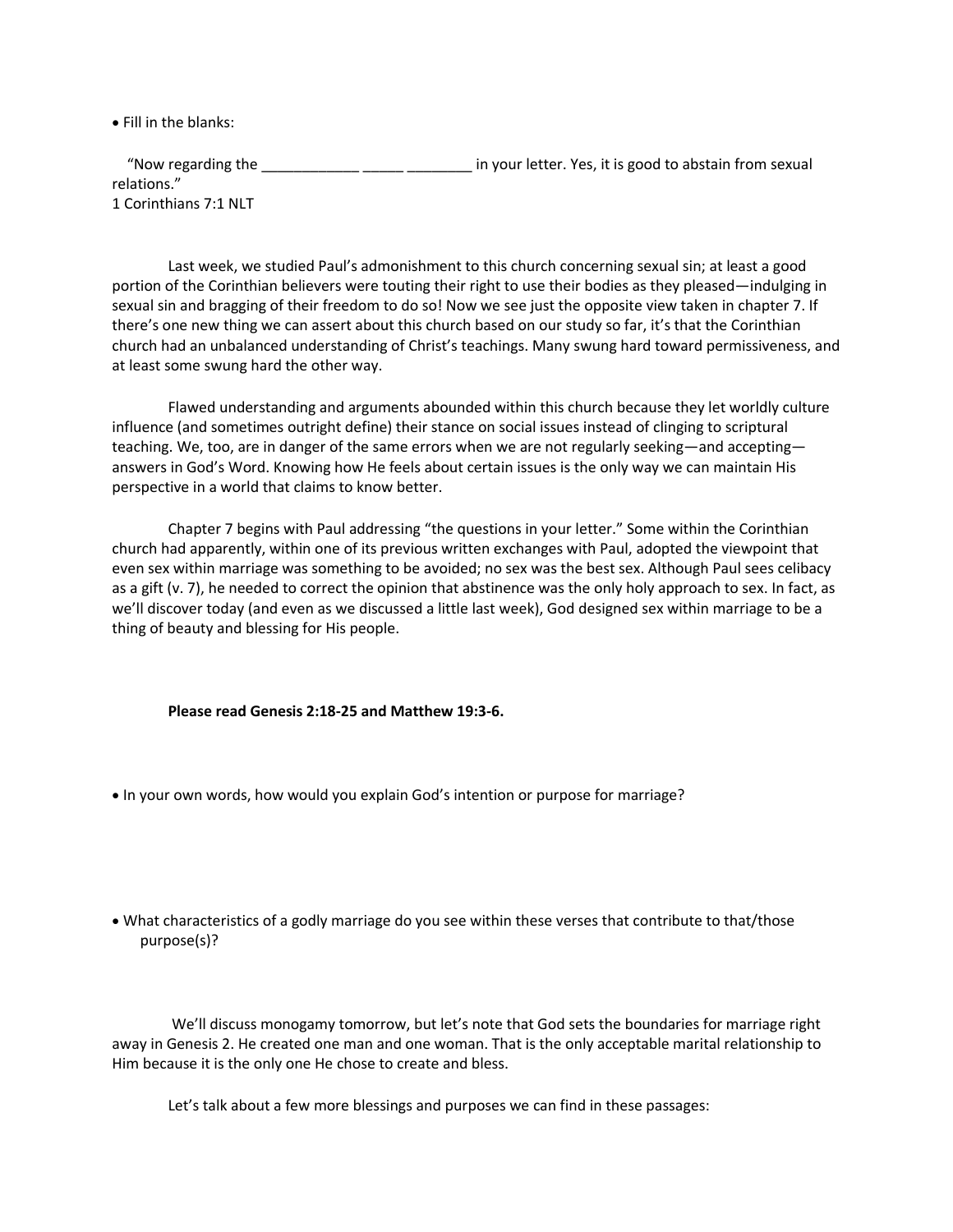• **"Then the Lord God said, "It is not good for the man to be alone. I will make a helper who is just right for him" (Gen. 2:18).** God created a relationship based on companionship, help, and mutual blessing. He knew what would be "just right" for the man—someone to support and help him. And He knew what the woman would need—someone to love and protect her. Each partner complements and completes the other.

**"This explains why a man leaves his father and mother and is joined to his wife, and the two are united into one" (Gen. 2:24 and Matt. 19:5).** As we talked about last week, God created marriage to be the most intimate of human relationships. One reason for this is to give us deep companionship, as we studied above. Another is because the intimacy of that relationship points toward the relationship He wants with His people. Christ is our Bridegroom, and He knows each one of

- us more intimately than we know ourselves. He wants us to want Him in the same way so that we can experience the blessing of the oneness in spirit we already have with Him. Someday, He will come for His bride, and our relationship with Him will reach its perfection. Through our own earthly marriages especially when they function according to His design—He gives us a taste and a foreshadowing of our perfect marriage that is to come.
- **"Now the man and his wife were both naked, but they felt no shame (Gen. 2:25).** This verse, though seemingly simple at first, gives us tremendous insight into God's design for marriage and sexual intimacy. Within marriage, sexual intimacy is innocent, and we should anticipate and enjoy it. Proverbs 5:18 and the whole book of Song of Solomon add to this. In fact, the anticipation we feel for Adam and Eve in Genesis 2:25 runs throughout all of Song of Solomon, right up until the end of chapter eight when that anticipation is realized in the consummation of the marriage in 8:5-14. So also are we intended to enjoy our own sexual relationships within marriage.

**Consider:** No doubt marriage is difficult sometimes. Two imperfect people with different thoughts, preferences, and temperaments are living together in an imperfect world. But regardless of the difficulties we face, God intends for us to experience His blessing in our marriages. Where do you see that most easily in your own relationship? Which of God's purposes or blessings is more difficult for you to see? Where do you need to realign your thoughts or ideals about marriage so that they mirror God's?

**Pray:** Ask the Designer of marriage to take His rightful place at the center of yours. Give Him your hopes, your hurts, and your desires, and ask Him to show you the riches of His blessings as He intended them within this most special relationship.

# **Day 2**

# **What Should Sex Within Marriage Look Like?**

*"But because there is so much sexual immorality, each man should have his own wife, and each woman should have her own husband."* 1 Corinthians 7:2 NLT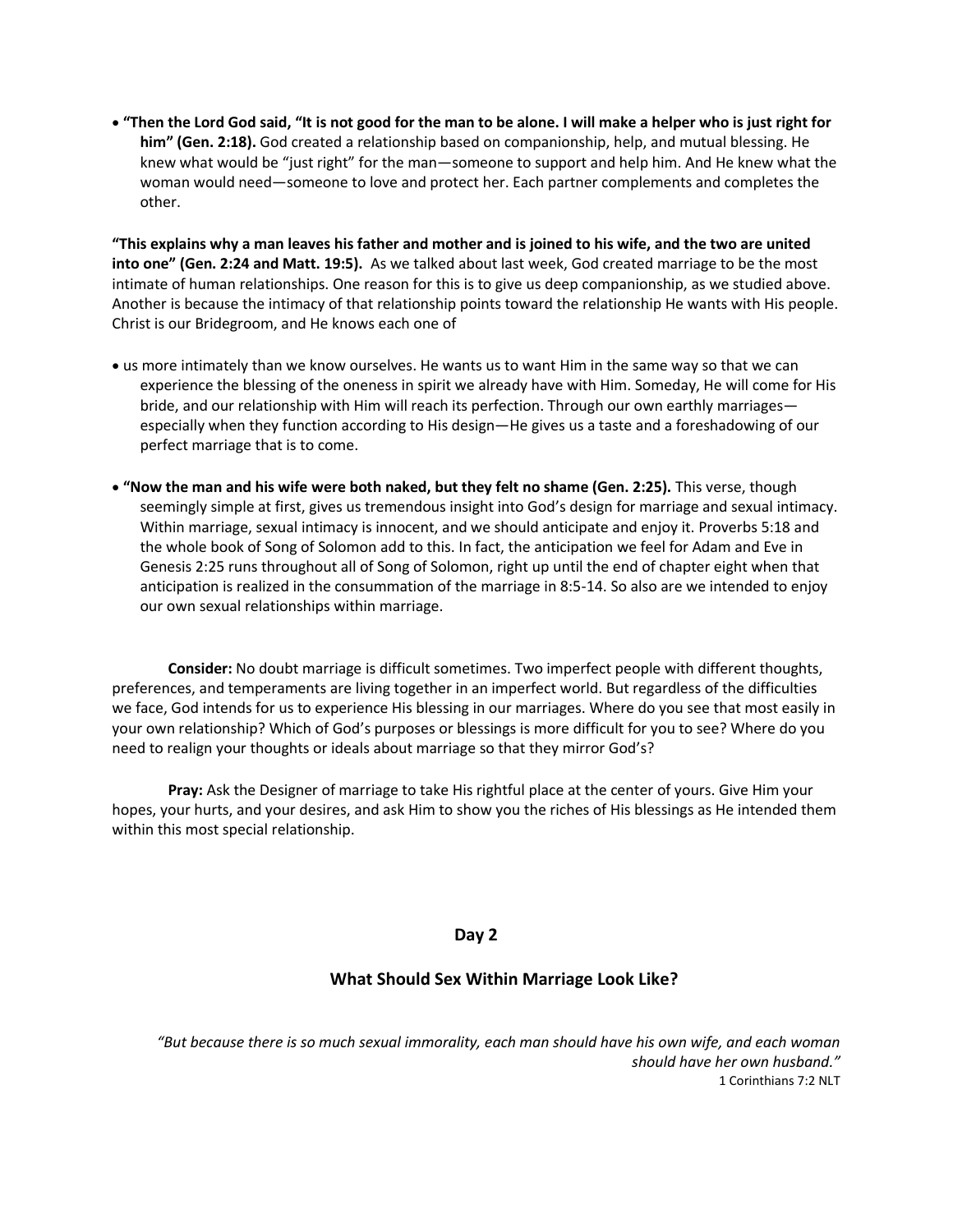Yesterday, we considered why God created sex and took a broad view of both its purpose and intended blessings. Today, we'll seek a scriptural understanding of what sex within marriage should look like. What are some of the characteristics of our sex lives that will honor both God and our spouse? How can we consciously pursue these within our own marriages?

List all that you can find concerning God's design for marriage and sex within these passages of scripture:

Genesis 2:24

Matthew 19:4-5

1 Corinthians 7:2

Ephesians 5:3-5

Ephesians 5:21-23

I'm going to work a bit backward today and save the foundational items within these verses for last. Also, since we already learned yesterday that God designed our sexual relationship within marriage to be a source of blessing and enjoyment, we're going to skip over that today; but we can surely include enjoyment in the list that we make today. So, based on the passages above, what else does God says should characterize our sexual relationships within marriage?

**Purity.** Right before Paul specifically speaks to husbands and wives about their unique relationship in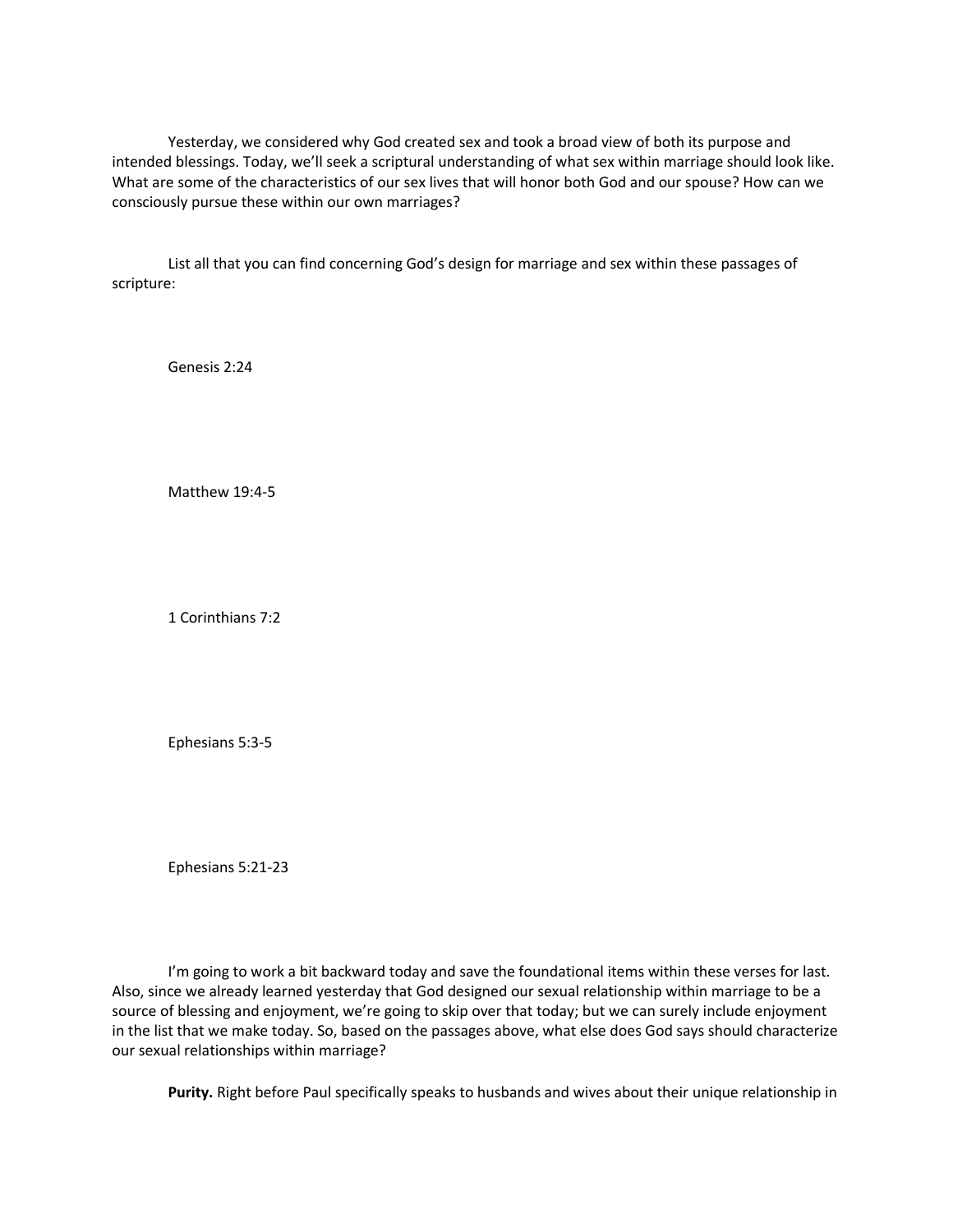marriage in Ephesians 5, he speaks to the entire group of Ephesian believers about living lives marked by love. So anything that he says here to the whole group is applicable to the marriage relationship, too. Right away, Paul identifies sexual immorality and impurity as qualities that should never be found among God's people; he condemns "obscene stories, foolish talk, and coarse jokes." What do most of these prohibited items have in common? Sex!

Our culture is absolutely obsessed with sex—so much so that the privacy, the purity, and the mystery of it is all but gone. This calloused attitude threatens how we perceive one of God's most intimate and personal gifts to us. The marriage bedroom must be kept pure—and so should every other area concerning sex. By this, I mean how we talk about sex with each other and with friends, what we watch or listen to, what we read….All of this shapes our thoughts about sex; all of it can either lift us higher toward God's ideal for us in marriage or it can propel us deeper into a distorted view of a beautiful gift.

**Self Sacrifice.** After Paul tells the entire Corinthian church to "submit to one another out of reverence for Christ," he shifts gears and speaks specifically to husbands and wives. Here, he instructs husbands to love their wives self-sacrificially, with Christ as the example; he instructs wives to submit to their husband's authority. Regardless of whether you are the husband or the wife in your marriage, God requires a certain amount of self sacrifice in the relationship. We're going to talk about this more tomorrow, but for now, let's accept that in marriage—and even in the sexual expression of marriage—the other person and his or her needs rank above our own.

**Monogamy and Intimacy.** Of the five scriptures we read today, four of them speak specifically to the marriage relationship; woven into all four is the common thread of intimacy and monogamy. From the very outset of creation, God built His plan for marriage and sex on these two characteristics.

Sex cannot occur without some degree of intimacy. Even when engaged in sinfully, outside of God's prescribed boundary, sex is an inherently intimate expression—but it is only when we surrender to *God's* design for sex that we are free to experience the full measure and benefit of that intimacy. This is *why* He designed marriage to be monogamous. It is absolutely essential to a healthy, thriving sex life. Without it, there is no foundation of trust upon which to build and nurture all of the other characteristics that mark a godly sexual relationship and bring blessing to both husband and wife. In other words, when monogamy is disregarded, trust is destroyed—and intimacy, purity, and uninhibited enjoyment are peripheral casualties.

Since we don't live in a polygamous society, we might think we have this area well surrendered to God's design. Maybe many of us do—and praise God for that! But the culture that surrounds every one of us *has* allowed polygamy to creep in; it's just been rebranded with a different name and a more acceptable status.

According to an online article from the internet security company, Webroot, approximately 40 million Americans regularly visit pornographic websites; one third of this is women. The percentage of young people—both male and female—who have a favorable opinion of pornography and regularly indulge in it is rapidly on the rise. This is a problem in our culture, but it is widely accepted as a normal form of entertainment and satisfaction.

So if it is so widely accepted, can we really call it a problem? The same article mentioned above also cites a study done by the Barna Group in which they found that "pornography use increases the marital infidelity rate by 300%." Yes, this is a problem. Anything or anyone that we allow into our sexual relationship within marriage threatens to steal our affection from the one for whom it is intended. Bluntly stated, it's cheating.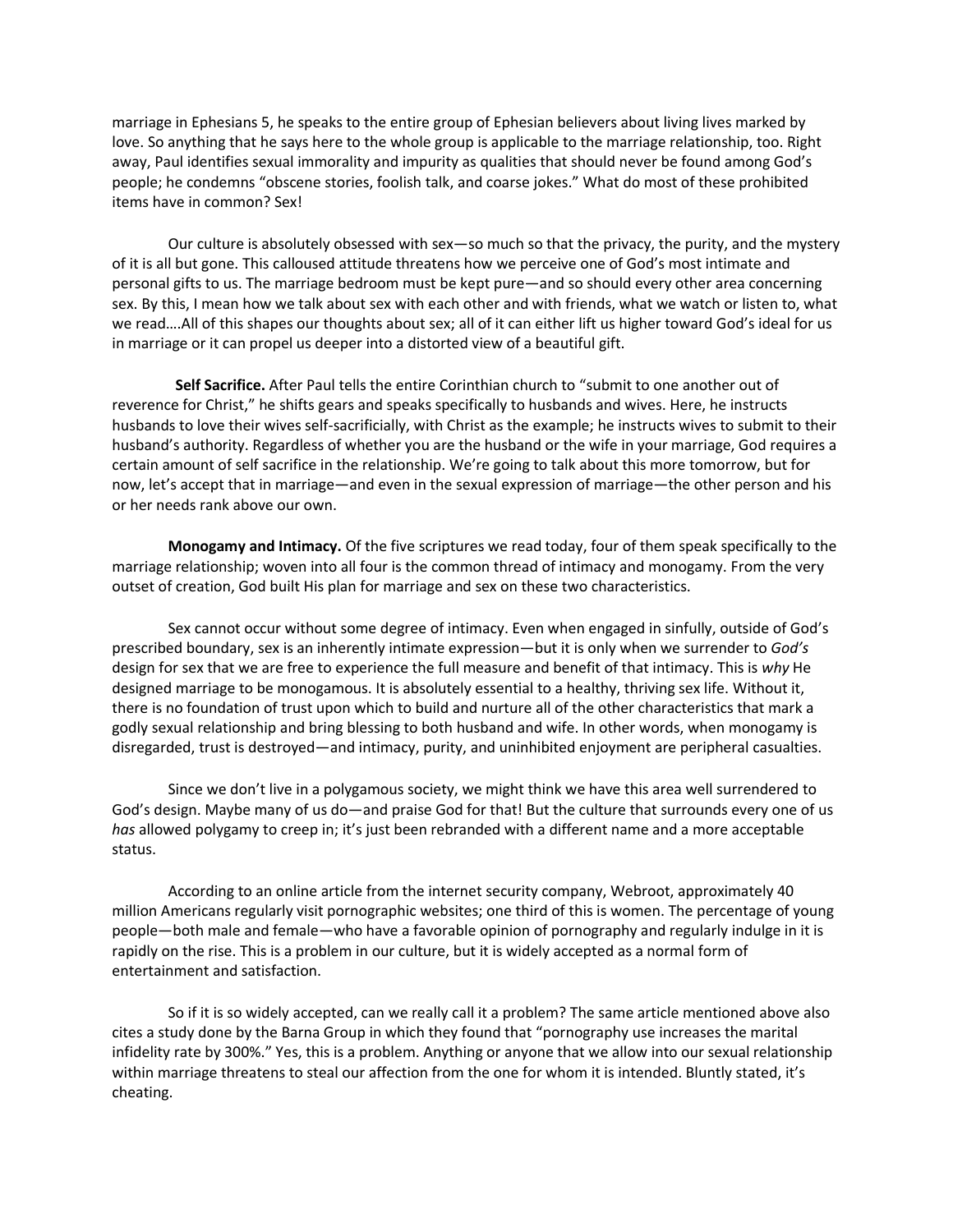Last week, we studied that intimacy within marriage was created to mirror the type of relationship that Christ wants with us. Just as we must subject every thought to Christ's authority so as to guard against building up strongholds of sin that threaten to replace God's position in our lives and destroy our intimacy with Him, so we must also guard our marriages against outside influences that would threaten to replace our spouse's position. So "each man should have his own wife, and each woman should have her own husband." Just one.

**Consider:** Take an honest look at your sex life within your marriage. Does it follow God's pattern? Where are you doing well? What needs attention?

**Pray:** Thank God that He designed marital sex with trust and intimacy at its core; thank Him that He cares about this part of your relationship with your spouse. If you're both experiencing His blessings here, thank Him for that and ask Him to continue to pour that out. If this is a part of your marriage that needs His intervention, invite God to do just that. Ask Him to increase your desire for each other, to forgive and heal any wrongs that have been done, and to rebuild your trust and intimacy with each other. If there is sexual sin in your marriage relationship, confess it to Him now, and ask Him to help you overcome it.

#### **Day 3**

#### **Really Loving Your Spouse**

*"As the church submits to Christ, so you wives should submit to your husbands in everything. For husbands, this means love your wives, just as Christ loved the church. He gave up his life for her…."*

Ephesians 5:24-25

As just about any married couple can attest, sex always extends beyond the bedroom. Before you start to think I'm getting a little racy, let me clarify. Intimacy within marriage is physically expressed through sex,

but it begins with our attitudes and actions toward each other during the regular and mundane activities of every day. Really loving our spouse in an intimate way requires that we move beyond thinking of sex just as the physical act but as the sum total of how we think, behave, and act toward our spouse. We need to learn how to love each other and build intimacy in the moments of boredom, busyness, stress—even conflict—that we encounter each and every day. This is a lesson just as much for me as it is for any of you.

**Please read 1 Corinthians 7:4, Ephesians 5:15-33, and 1 Peter 3:1-7.**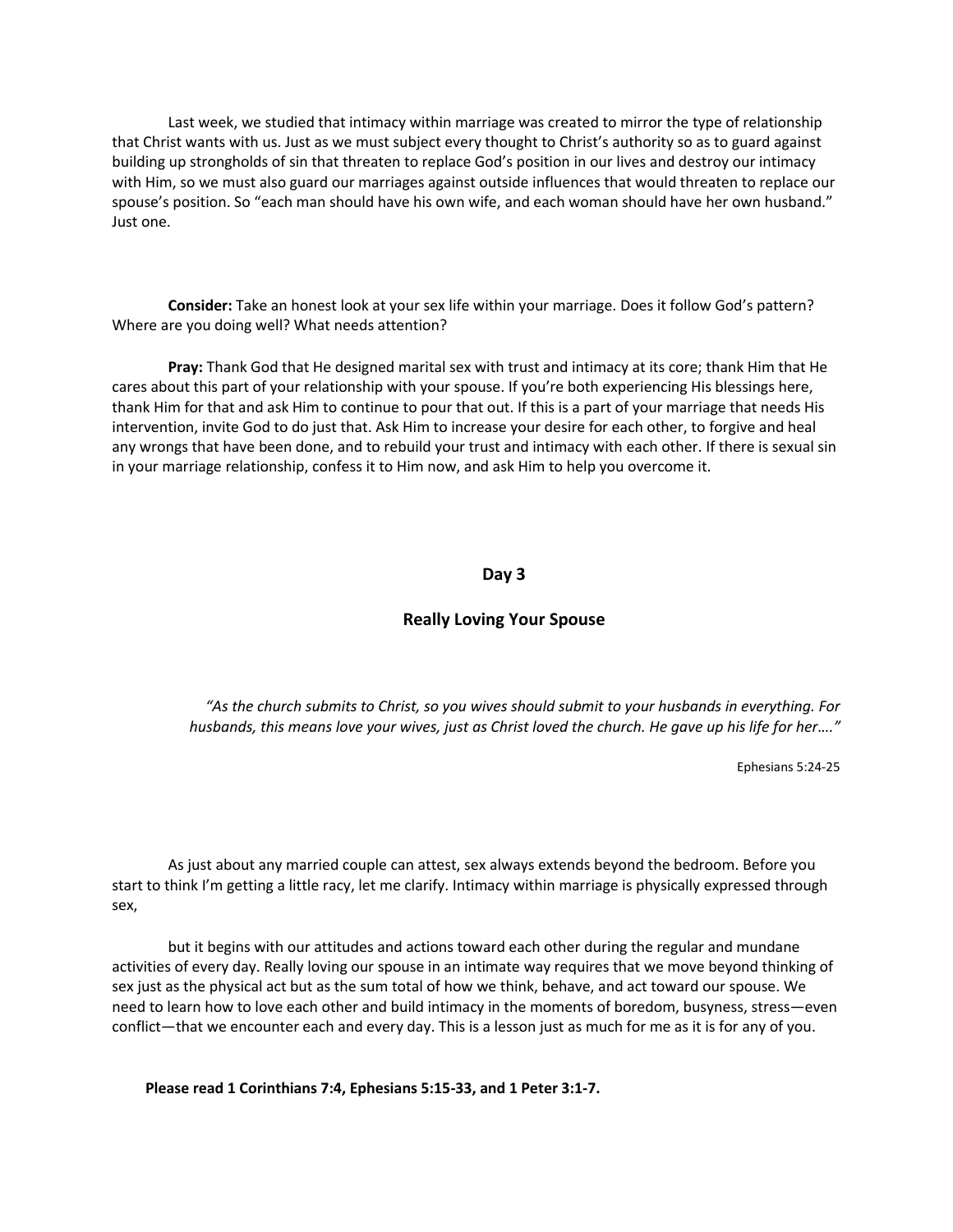- What does Paul tell the whole Ephesian church to do (v.21)?
- What instructions are given to wives in Ephesians and 1 Peter?
- What instructions are given to husbands?

We saw last week that God designed people and created a purpose for us. We learned this week that He created marriage and has a purpose for it. So just as each of us has a specific role or calling that God gives to us in order to fulfill our purpose of glorifying Him in our individual lives, so also does He assign roles and responsibilities within the marriage, family, and society. He designed men and women with different needs, different desires, and different responsibilities to fulfill. The differences are complementary—but only when we are surrendered first to Christ and willing to live out our marriages according to His design.

In Ephesians 5:21, Paul instructs the Ephesian church to "submit to one another out of reverence for Christ." This is a general call to submission, as we pointed out yesterday, and its exact nuance gives plenty of opportunity for discussion. Some argue that this verse promotes mutual submission to such a degree that there is no hierarchy within marriage, families, society—that all Christians are to submit to each other equally. However, to take that point of view, one would have to ignore the verses that follow in which Paul gives specific examples of the types of authority and submission that God institutes. There is a hierarchical order of authority, even in marriage. That being said, each partner is called to a certain amount of self sacrifice, as we'll see in just a few moments.

First, let's consider Paul's and Peter's instructions to the wife to submit to her husband. Most of us probably have some familiarity with these verses; they cause no shortage of offense in women and abuse by men when handled inappropriately. But, when understood as they are intended, this marital advice serves to create an environment in which love, respect, safety, and even intimacy will flourish.

Wives are called to submit to their husbands "in everything" and "as to the Lord." That's no small task! But it's also not an undignified one. So many of us struggle with this command because surrendering control is counter to our nature and our culture. But when we have a good understanding of what our submission really is and what it does, we can't help but want to cooperate. Before going any further, we women need to confidently believe that our Heavenly Father loves us—and He also esteems us. God values us equally with men (1 Peter 3:7), but He requires different responsibilities from us.

The Greek word for submit in Ephesians 5:24 is from two words, *hupo* and *tasso,* meaning "to subordinate; reflexively, to obey -- be under obedience (obedient), put under, subdue unto, (be, make) subject (to, unto), be (put) in subjection (to, under), submit self unto." It probably means pretty close to what you thought it meant. However, as we understand the definition, we also need to fully understand the charge. God's Word does not command husbands to make their wives submit; instead, it tells wives to "submit themselves" to their husbands. This is an important distinction because it both protects women from abuse and puts the responsibility for our own attitudes and behavior into our hands. It is a willing and deliberate act of *giving* the authority that we sometimes have, and to which we often cling, to the person for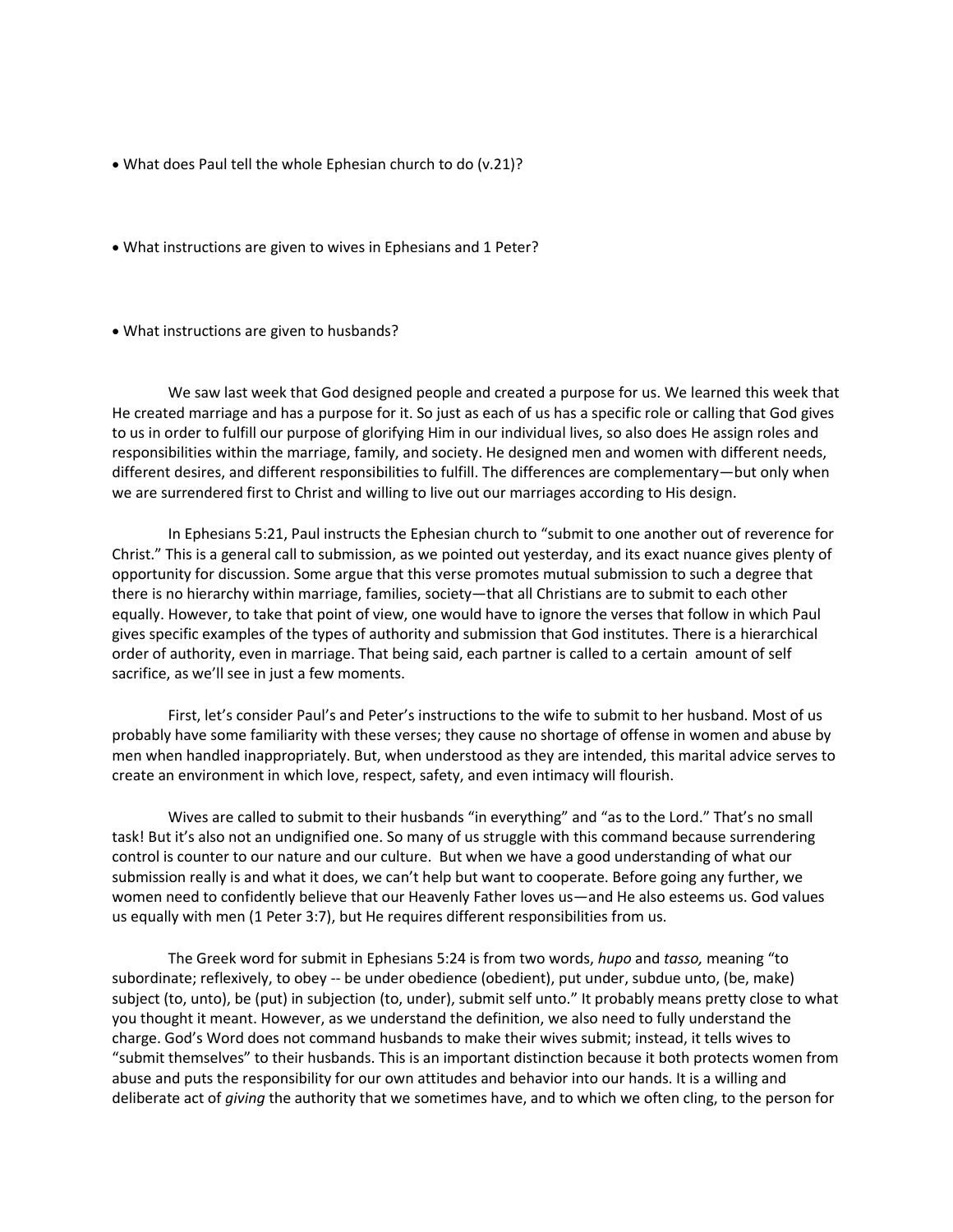whom God intends it. In so doing, not only do we honor God's plan for our marriage, but we honor, encourage, and build up our husband by fulfilling his God-given need for respect and helping him live up to his God-given responsibility as the leader.

Any woman who has chosen to willingly submit to the authority of her husband will tell you that this is no act of weakness. It takes strength and trust to defer to him and relinquish control. It takes faith to know that God is working out His plan through our submission and a husband's authority.

Let me be careful to add, though, that submission doesn't mean that we women don't have a voice, an opinion, or wisdom to offer our husbands. God created us to be our husband's helper, and there are plenty of stories in God's Word that lift up strong, intelligent women. I think of Abigail in 1 Samuel 25. The Bible describes her as "sensible;" the ESV uses the word "discerning." She was not just smart; she was wise.

Her husband, Nabal, made a terrible mistake and insulted David and his men. David, in his anger, was ready to wipe out Nabal and everything he had. When the servants reported the exchange between the men to Abigail, she quickly and decisively ran out to meet David to make amends. She wisely brought gifts and pled on behalf of her husband. Her

attitude and speech were humble. Did Abigail sin by giving what Nabal refused to give? No, she used the wisdom that God put in her to make a decision to help and protect her husband's life. She placed her own life in the hands of the angry future-king to plead for her husband and their household. She was no doormat; she was a strong woman and a good helper.

We women have an incredible amount of influence in our marriages. We can either use it to undermine and tear down the men God has raised up in authority, or we can use it to help build them up, support them, and encourage them to be godly leaders.

Men, I won't write as much to you, but I will say that God calls you to a great responsibility. I think most of us women, if we give it pause enough, don't envy your position. As the leader in your home, you set the tone for your family; you represent Christ to your family; and you answer to Him for how you handle that authority. When we wives are hard to love, you are called not just to love us in a vague or general sense but rather to be understanding and to love us self-sacrificially. Your standard is Christ Jesus Himself, and while you'll never love perfectly like He did, you have His example to follow and His Spirit to empower you beyond your natural capacity.

Jesus sacrificed Himself for the benefit of His bride. As the One in total authority over His church, we're told in Ephesians 5 that He also sacrificed everything in order to display His great love for the church and to purify her for Himself. In Mark 10:35-45, Jesus spoke of the same. James and John asked Christ for seats of honor next to Him on His heavenly throne. In response, Christ called the rest of the disciples to hear a lesson about leadership within God's Kingdom—that it requires servitude and self sacrifice. The same applies to leadership within the family.

By following Christ's example and loving your wife with everything you have—surrendering yourself to her needs and leading with the heart of a servant—you fulfill your wife's deepest needs and build trust with her. There is nothing more attractive to a godly woman than a husband who reminds her of her Savior. Her desire to submit to you will grow; her role and responsibility become joyful tasks; and you've just contributed to her obedience and purity as Christ did for His church.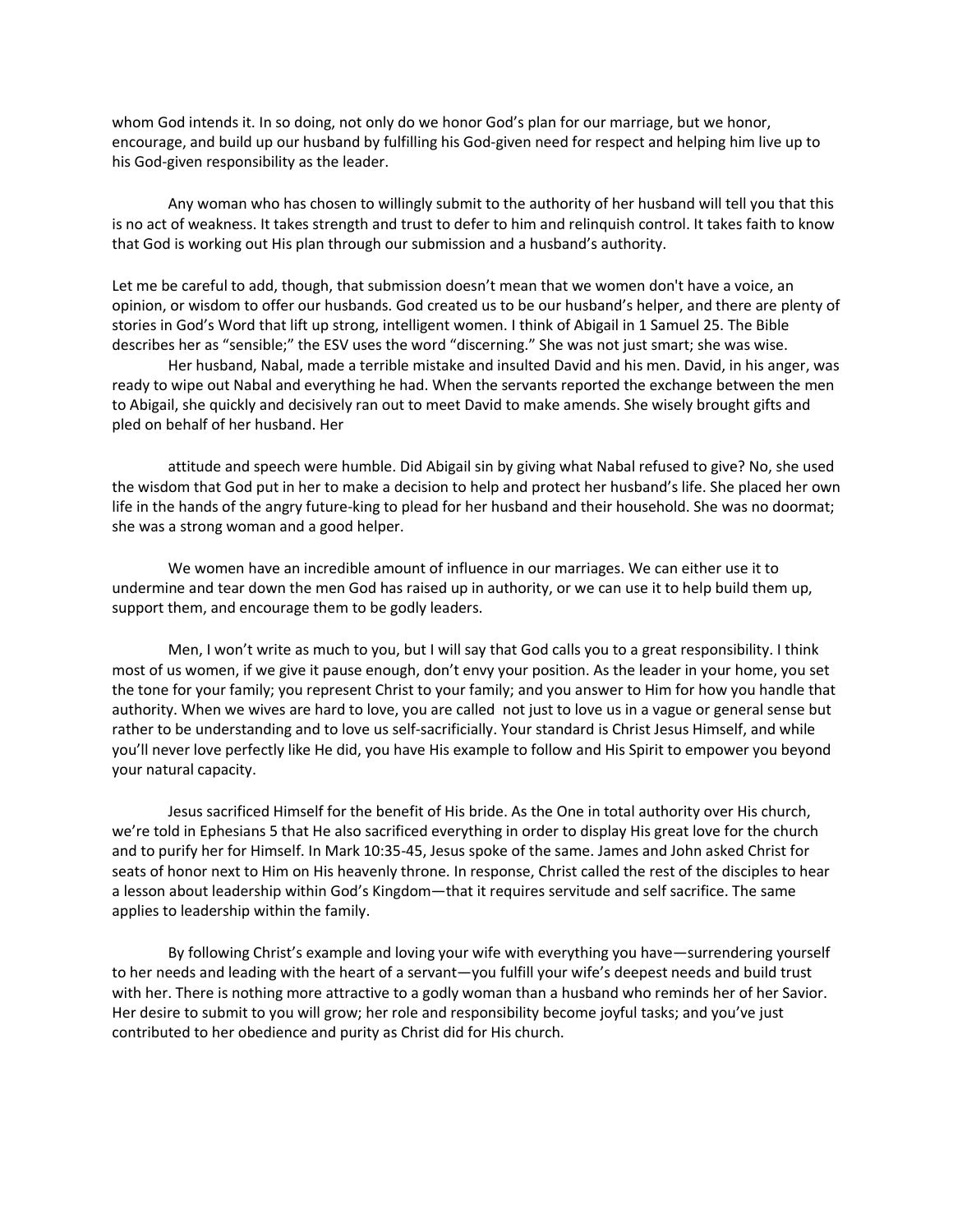Our culture tells us that sex is the standard and the goal; that if our sex lives are vibrant and passionate, our relationship must be, too. Our culture has it backward. Real intimacy is built by sacrificially loving each other according to God's design for marriage. Each of us gives up selfishness when we surrender to God's role for us—and in so doing, we build a solid foundation of love, rooted in Christ, and growing in intimacy. We depend upon our spouse to meet some of our deepest needs, and we give up our own natural desires to meet theirs. Rest assured that when this kind of love flourishes within marriage, a deep and vibrant sex life will be the natural expression of it.

**Consider** how your attitudes and actions toward your spouse influence your emotional—and consequently, physical—intimacy. How are you regularly treating your spouse? Are you fulfilling God's role for you, or are you grabbing for what you think you deserve?

**Pray** for God's Spirit to empower you to live out your marriage in love and according to His design. He gave you your responsibilities; He can help you fulfill them.

### **Day 4**

# **Your Body is not Your Own**

*"The husband should fulfill his wife's sexual needs, and the wife should fulfill her husband's needs. The wife gives authority over her body to her husband, and the husband gives authority over his body to his wife."*

1 Corinthians 7:3-4

Today's devotional will build upon yesterday's. We're talking about our physical responsibilities to our spouse in continuation of the theme of self-sacrifice. Don't let my phrasing scare you. Rather than being a painful endeavor, self-sacrifice as it concerns our bodies and sex within marriage always benefits and builds up the giver, too.

**Please read 1 Corinthians 7:3-6.**

• Who fulfills the wife's sexual needs?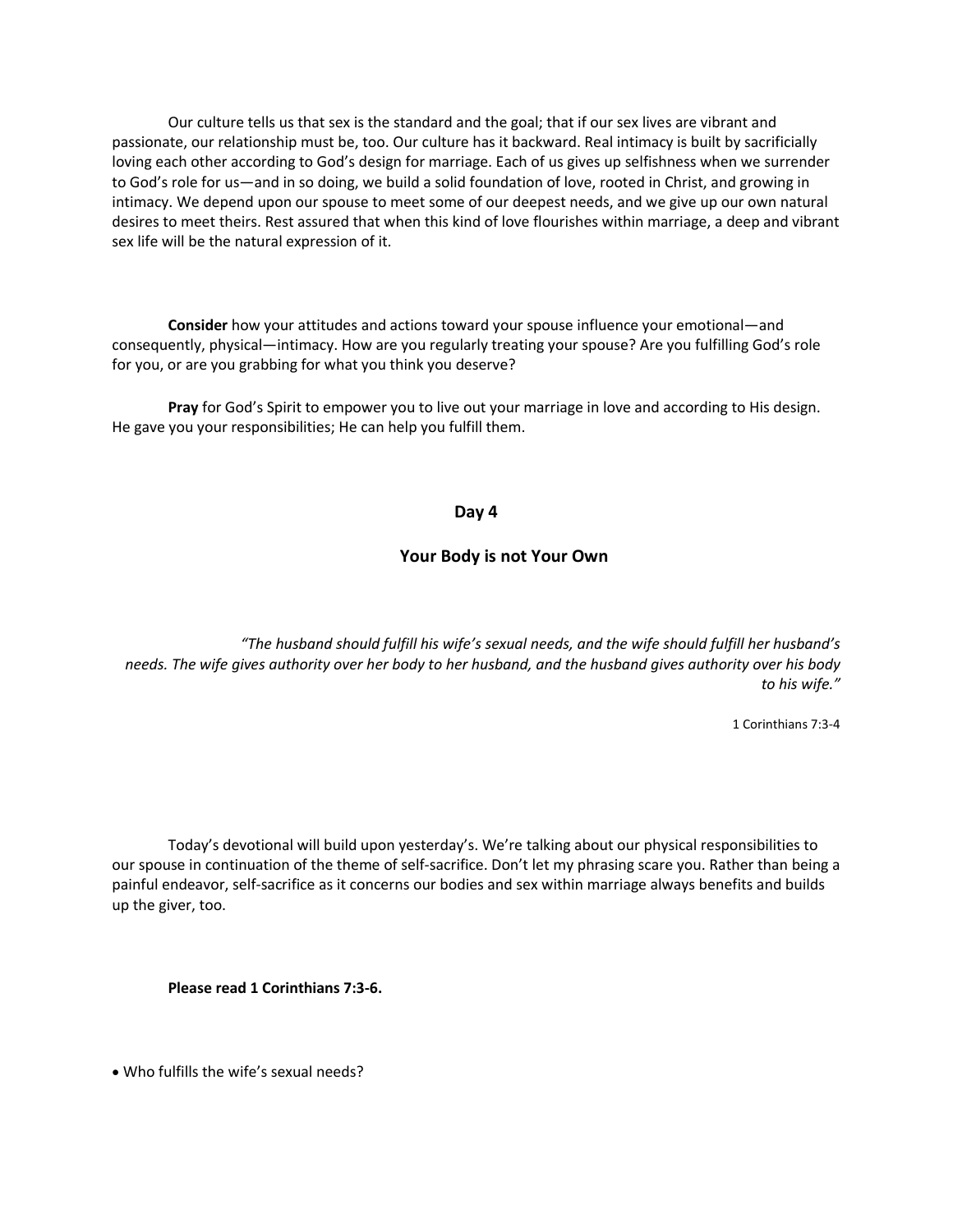- Who fulfills the husband's?
- To whom does the wife give authority over her body?
- To whom does the husband give authority over his?

The first thing we can notice from these verses is a beautiful sense of exclusivity and reciprocity. The husband depends upon his wife; the wife depends upon her husband. The husband willingly gives to his wife; the wife

willingly gives to her husband. Even the flow of the sentence structure is symbiotic. These verses depict a relationship that works in perfect unity and in which each spouse is healthily dependent upon the other—a picture of the beauty of monogamy and selfless giving.

In a perfect marriage, this interdependence would come as effortlessly as the flow of the language makes it seem. When Christ receives His Bride, our relationship with Him will be this beautiful. It is something to look forward to for eternity—and it is something to work toward now in our marriages on earth.

Within 1 Corinthians 7:3-6, the needs of husband and wife are represented pretty equally. Those of us who are married know that this is seldom the case in everyday life.

- What needs within your marriage require you to give more?
- What needs within your marriage require more from your spouse?

 **Sexual need.** This is the main point of Paul's teaching to the Corinthians in our text today, and it's a very real area of inequality in many marriages. Paul didn't mince words in his instruction here (but then again, did he usually?). Since the husband-wife sexual relationship is mutually exclusive, each partner should be entirely dependent upon the other for sexual satisfaction. But this can become an area of tension when one partner's need exceeds the other's.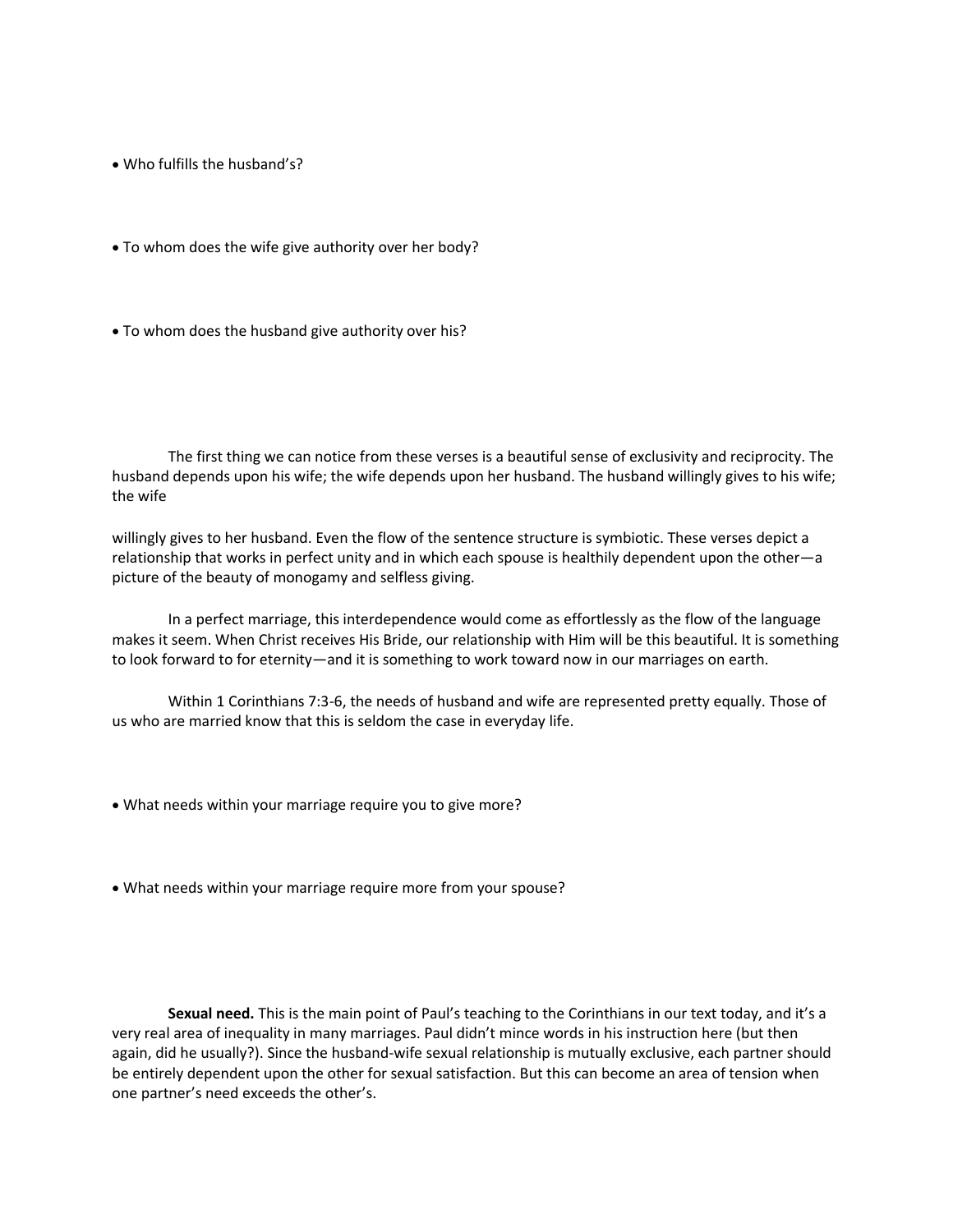Notice that "sexual needs" is plural in verse 3. Different people have different amounts of need; we even have different *types* of sexual need. Within the framework of purity and what married sex should look like as we studied on Day 2, a spouse is responsible for fulfilling *all* the sexual needs of the other spouse.

Verse 5 pointedly addresses one common problem of inequality within marital sex: frequency. Oh, wouldn't it be nice if husband and wife always wanted sex at the exact same time and with the same frequency? If you have that in your marriage, then praise the Lord! I don't know many for whom this is the case. But because the wife gives her husband authority over her body and the husband does the same for his wife; because the wife is the sole source of sexual satisfaction for her husband and he is the same for her; because Paul bluntly tells married couples not to deprive each other, if your spouse is in the mood and you're not, you need to put his or her needs above your own and get in the mood! This, though, brings us to our next point.

**Other physical and emotional needs.** Sexual needs should not outweigh every other need and cause one spouse to feel a regular, dutiful, cold obligation to the other. Considering what we studied yesterday and how to really love our spouse, we need to consider our spouse more than we consider ourselves. If you're in the mood but know that your spouse is exhausted from a particularly tough week and has a headache—and it's not a regular occurrence—don't put him or her in the position of being asked to meet your sexual need! Consider their need for physical replenishment, and save the passion for later.

The same would apply to emotional need. If your spouse feels emotionally distanced from you and would appreciate a connection before becoming physically intimate, meet that need for him or her first. Be there for each other; help each other; and be sensitive.

• What is another way that you might honor your spouse's authority over your body?

If we are completely dependent upon each other for sexual fulfillment within marriage—and we give authority over our body to our spouse—we need to be thoughtful in how we care for that body. A spouse surrenders all of his or her sexual needs to the other alone; how that should motivate us to keep ourselves physically healthy and attractive! I'm not suggesting that we obsess over our appearance, nor should we have unrealistic goals for ourselves. However, taking good care of yourself by eating healthily, staying active, even deciding to wear what you know your spouse likes to see you wear, can make a positive difference in the level of attraction and enjoyment you have for each other.

**Consider:** How are you honoring your spouse's authority over your body? Are you giving yourself to him or her joyfully? Are you respecting other physical or emotional needs? Do you consider your spouse when making choices concerning your health and appearance?

**Pray:** Ask God to help you identify ways that you may honor your spouse through your body. If you're struggling with attraction, ask God for help with that! He wants you to enjoy each other.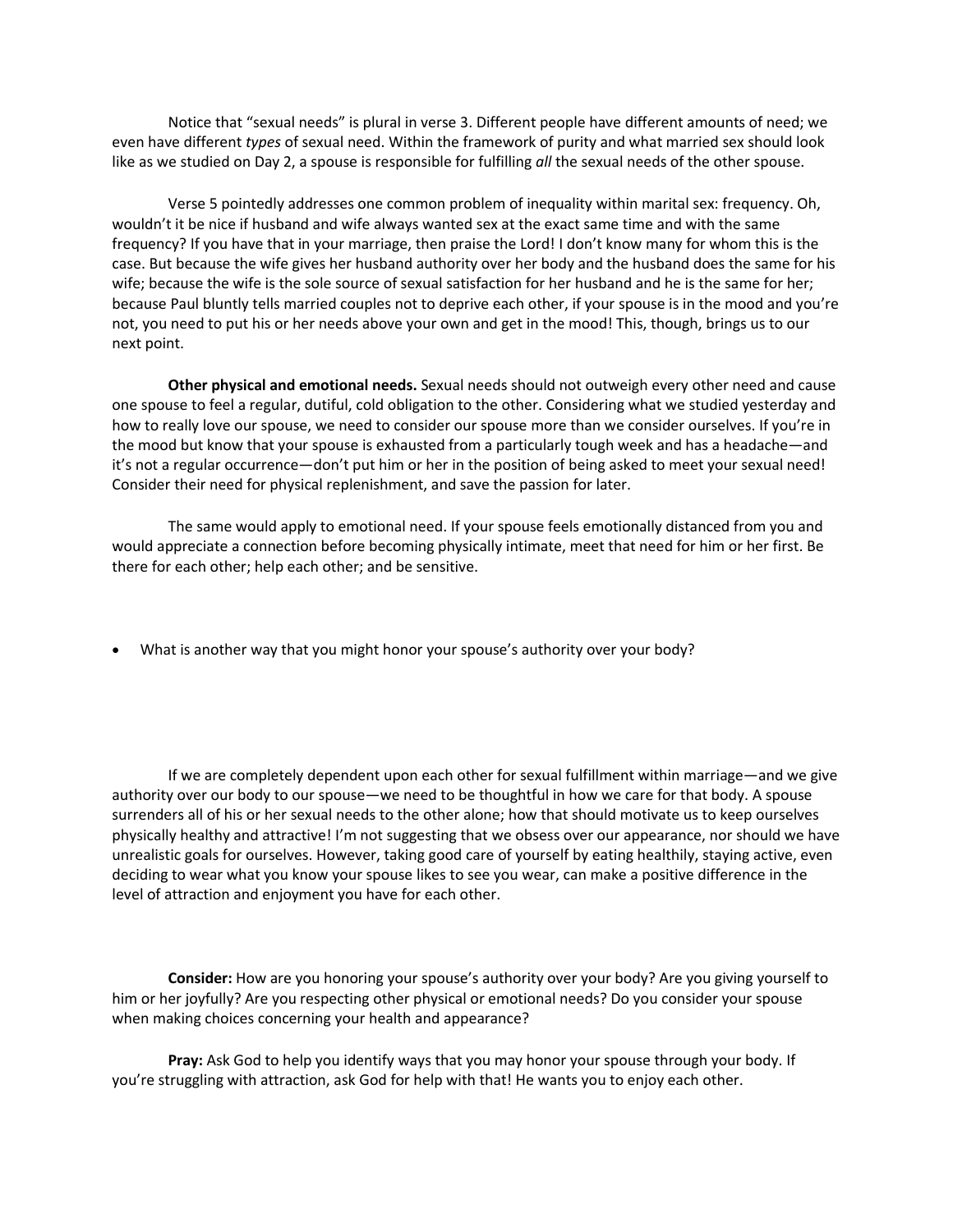#### **Day 5**

#### **Fleeing from Temptation**

*Do not deprive each other of sexual relations, unless you both agree to refrain from sexual intimacy for a limited time so you can give yourselves*

*more completely to prayer. Afterward, you should come together again so that Satan won't be able to tempt you because of your lack of self-control.*

1 Corinthians 7:5

I told you we'd be studying some of 1 Corinthians 7:1-7 multiple times this week. Today, we're taking a second look at 7:5 and considering sexual temptation. I would love to say that being married and having a godly, Christ-centered marriage is a guaranteed way to avoid all temptation to sexual sin, but that's just not the case. Each of us wrestles with temptation sometimes, and considering the frequency with which God addresses sexual sin in His Word, most believers will likely face this particular temptation at some point or another. Therefore, it's important that we understand how to face it victoriously.

Although you've already read this verse several times this week, please re-read 1 Corinthians 7:5, above. There are a couple things in this verse to which I'd like to draw your attention. First, let's understand the seriousness of the threat. In this verse, Paul is addressing Christian married couples—more specifically, those who would walk closely enough with the Lord that they would consider setting aside a specific length of time to refrain from sexual activity in order to consecrate themselves wholly to the Lord in prayer. This is the only circumstance under which Paul condones abstaining from sex within marriage, and both husband and wife must agree to abstinence. This is a strong Christian *couple*; they are united in love for each other and in love for the Lord. Yet Paul warns them to make sure they "come together again" because if they deprive the relationship of sex for too long, Satan will come after them with temptation to sexual sin.

I am struck by Paul's statement that Satan himself will tempt the couple, but when we consider the threat that prayer poses to the kingdom of darkness, we can understand why. Our prayers cause movement in the heavenly realms (James 5:16); you can bet that the enemy is threatened, enraged, and will do anything he can to sabotage and break down our communication with our Father. He'll target us when we're most devoted to God, and he'll strike when we we're weakest in our flesh (see Luke 4:1-13).

This brings us to the second point herein: that sexual fulfillment in marriage is essential to fighting temptation. Paul tells the Corinthian church that any agreement to refrain from sexual activity must be "for a limited time." It has to end, and regular sexual intimacy must resume, or the temptation will come.

So now that we have a healthy awareness of the reality of temptation and one way to combat it, let's consider two more defenses we have.

**1. Please read 2 Samuel 11:1-5 .**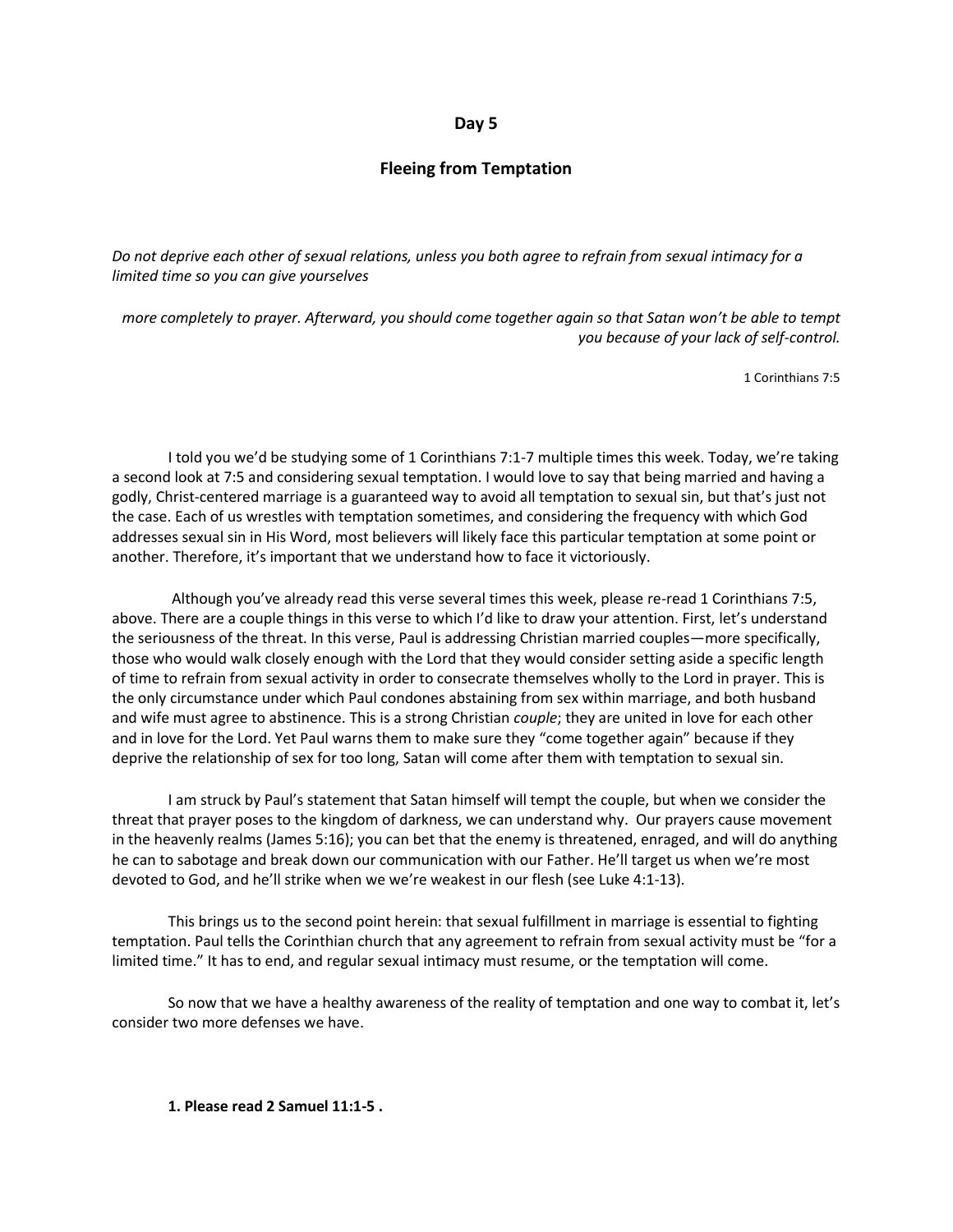- What did kings generally do in the spring?
- What was David doing this particular spring?

These verses tell us that kings typically went to battle in the spring but that David stayed back this year. He likely didn't stay back to attend to more urgent purposes because in verse 2, we see him getting up from his couch in the late afternoon. He sees Bathsheba, and he wants her. Then he asks about her. Then he takes her.

Beth Moore takes a closer look at this scene in her study on the life of David, *Seeking a Heart Like His*, but for our purposes today, let's focus on the two major safeguards we can take away from this sad story.

**We need to stay focused on our God-given responsibilities**. The old saying, "An idle mind is the devil's playground," holds water! When we're bored, our minds wander. And since we know that our natural desires can be tainted by sin, giving an unstimulated mind too much freedom is dangerous. God gives us rest as a gift, and leisure time is important, but too much leads to boredom and wandering thoughts. In order to safeguard against this, we need a healthy amount of work and purpose. Each one of us has some kind of Godgiven responsibility in our life. Whether it's a regular job, taking care of kids or parents, serving the community, or any combination of these, God uses our responsibilities for His purposes and also for our protection. David ignored his responsibilities for a time, and his mind found other things with which to occupy itself.

**We need to ask God to control our hearts and guard our thoughts.** Praying Psalm 19:14 is something David learned to do, and it's something I've taken into practice, too. David also wrote Psalm 37:4 as an encouragement to keep God at the center of our desires. Why? The desires of our hearts—good or bad—make their way to our minds. The bad ones can make it there despite of the safeguards we put on ourselves. God is the only one who can replace our evil desires with righteous ones. He wants our hearts and minds to belong to Him—so if we ask Him for such, He will surely give it.

#### **2. Read 1 Corinthians 6:18, Genesis 39:6-12.**

- What was Joseph's final response to the advances of Potiphar's wife?
- What did he leave behind?